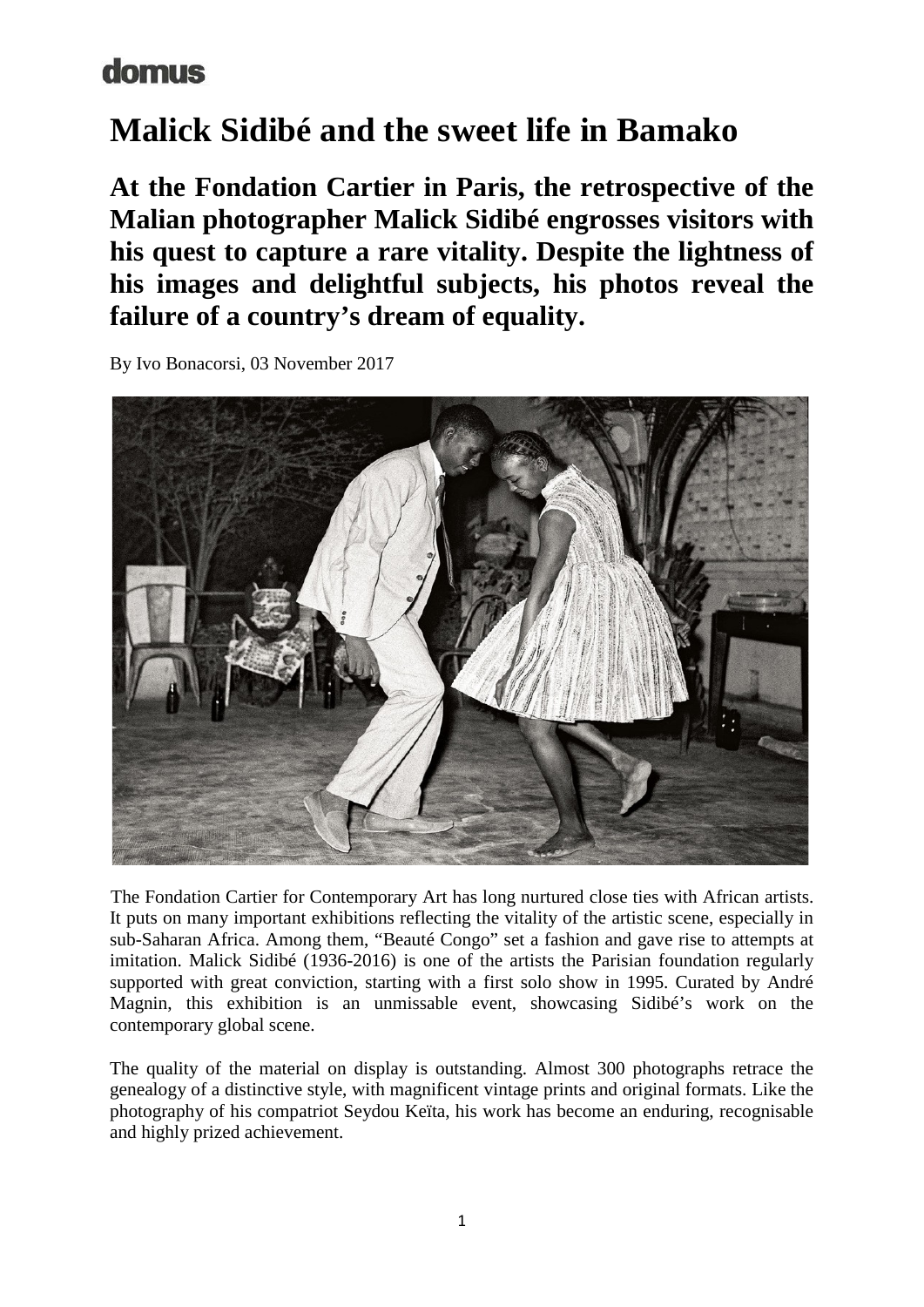### domus

Titled "Mali Twist", the exhibition opens with a magnificent plunge into Sidibé's studio, recreated here and accessible to the public. Inside, visitors can take photos of themselves and complete them with the decorations and accessories supplied, then post them with the hashtag #studiomalick. The show is music for the eyes and ears (with its wonderful soundtrack streaming on Deezer). It is a dream of immersion in the atmosphere of the sweet life in Bamako, the capital of Mali.

Sidibé's Rolleiflex, sculpted in wood by the Ghanaian artist Paa Joe, reflects the region's love of funerary sculptures and is closely bound up with the complexity of the African milieu. In 1968, Moussa Traoré's Committee for National Liberation seized power and swept away Mali's nightlife. The new 1974 constitution and the rise of one-party rule forced Malick Sidibé to return to his original studio work as a portraitist. It marked the end of his social reportage, which endures as an indelible record of the political dream of equality in his country. His work was far more than a breath of fresh air for civil society, which continued to be the victim of a divided and corrupt military caste.

Despite the lightness of his images and enchanting subjects, his photography remains strongly political. The fascination with nights spent in clubs, dominated by Afro-Cuban music, the swing and pop spirit of musicians such as Boubacar Traoré, in the photographer's images became a veritable manifesto of freedom for the restless adolescents of modern Africa. Depicting moments of intimacy among young people, they have the capacity to capture the magic instants when, in symmetrical harmony, bodies become icons of absolute freedom against the imposition of all tribal or colonial power. Malick Sidibé was the ally and narrator of a whole country, to which he gave his photos as if they were a secret weapon. They project the profound content of a glittering world. Glamour was the arsenal of a generation over which political and religious control spread relentlessly in the years to come. An example is the iconic photo *Christmas Eve* (1963) at the Happy Club. By including it in the 100 most important shots of all time, *Time Magazine* transmitted it to posterity. It is much more than just a light and innocent snap of two brothers dancing.

Probably, the path we are following led him closer to Seydou Keïta, the other giant of African photography and some fifteen years his elder. A lovely anecdote in the catalogue tells of André Magnin's first encounter with Malick Sidibé's photographs when he was researching Jean Pigozzi's collection, today indispensable for understanding contemporary African art. Magnin arrived in Bamako in 1992 with three photographs of the "African Explorers" exhibition held at the Center for Africa Art, New York. The caption stated: "1950 unknown African photographer". It was Malick Sidibé who dispelled the anonymity surrounding them. He explained: "It's Seydou Keïta, he had his studio in Bamako-Coura. He still lives there. I met him… on his wedding day. He'd arrived in a Simca Versailles, I was impressed." The episode is curious. It is rather like the circular founding myths of some tribal cosmogony. Jean Pigozzi is not only one of the world's leading collectors of African art, but also the heir to the founder of the French automaker Simca.

Let's smile as we finally enjoy the gaze and seductive power of African photography. André Magnin and Jean Pigozzi have amplified Malick Sidibé's success. And let's hope that this retrospective gives him the same prominence offered to Seydou Keita, celebrated at the Grand Palais last spring.

#### *© all rights reserved*